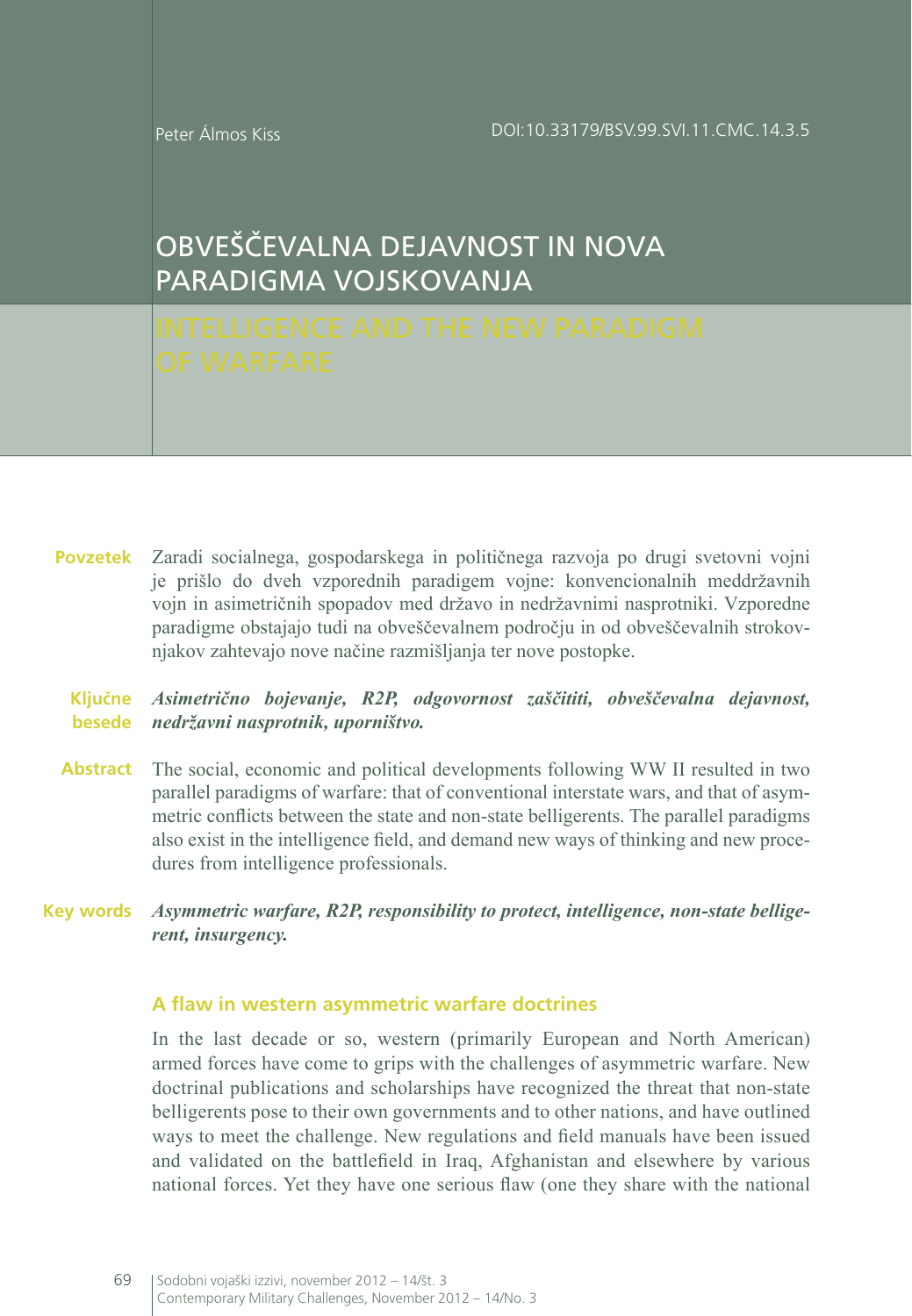and international security and defense strategies<sup>1</sup> and much of the professional literature): they discuss the challenge of non-state belligerents as an entirely foreign phenomenon, something that western forces would encounter only overseas, in the failed states of the third world.

This approach is not entirely unjustified. It is indeed in the unstable states of Asia and Africa where western troops have been deployed on counterinsurgency or stability operations. It is also an undisputable fact, that in the western world such conflicts have so far taken place only on Europe's periphery (Northern Ireland, Transnistria, the Balkans, the Caucasus). However, there are no guarantees that this happy state of affairs will endure. Domestic enemies may form alliances and acquire powerful foreign backers – a combination that may be beyond the capacity of law-enforcement agencies, thus making the deployment of the armed forces necessary. Even if no serious domestic challenges develop, this detachment limits the effectiveness of western forces deployed overseas on stability missions, because it encourages them to remain an aloof, alien presence and view the conflict only in the light of national or international command authority directives, and only through the prism of doctrine and past experience gained in other theaters. In order to be truly effective, western forces must have a more thorough understanding of the conflict than that provided by these authoritative sources of guidance. They must understand the point of view of the local political elite, which faces liquidation if the insurgents win; they must view it from the perspective of the commanders and men of the local security forces who do much of the fighting and dying, and they must see it with the eyes of the local citizens who are caught between the millstones of the insurgents and the security forces. Such understanding requires more than just ignoring references to "Host Nation" in Field Manuals and professional journals.

The following paper attempts to contribute to that understanding by focusing on a narrow (albeit crucial) aspect of counterinsurgency: intelligence and counterintelligence, *from the perspective of the state and society under attack.* The author does not pretend to know better than those who developed current western doctrines and validated them under hostile fire. His intention is not to contradict the doctrines, but rather to complement them by brushing in details that doctrinal publications – due to their more general nature – leave out, and to identify some areas where doctrine may have to be supplemented.

#### **1 PARALLEL PARADIGMS IN WARFARE**

As a result of six decades of changes in the international political and legal environment, conventional wars between nation states have become rare occurrences. Armed conflict within the borders of the nation state has become the dominant form of warfare. Asymmetry characterizes these internal wars: the goals, resources

*<sup>1</sup> See for example NATO's Strategic Concept, the European Union's Security Strategy and Internal Security Strategy, or the national security strategies of Great Britain and Hungary.*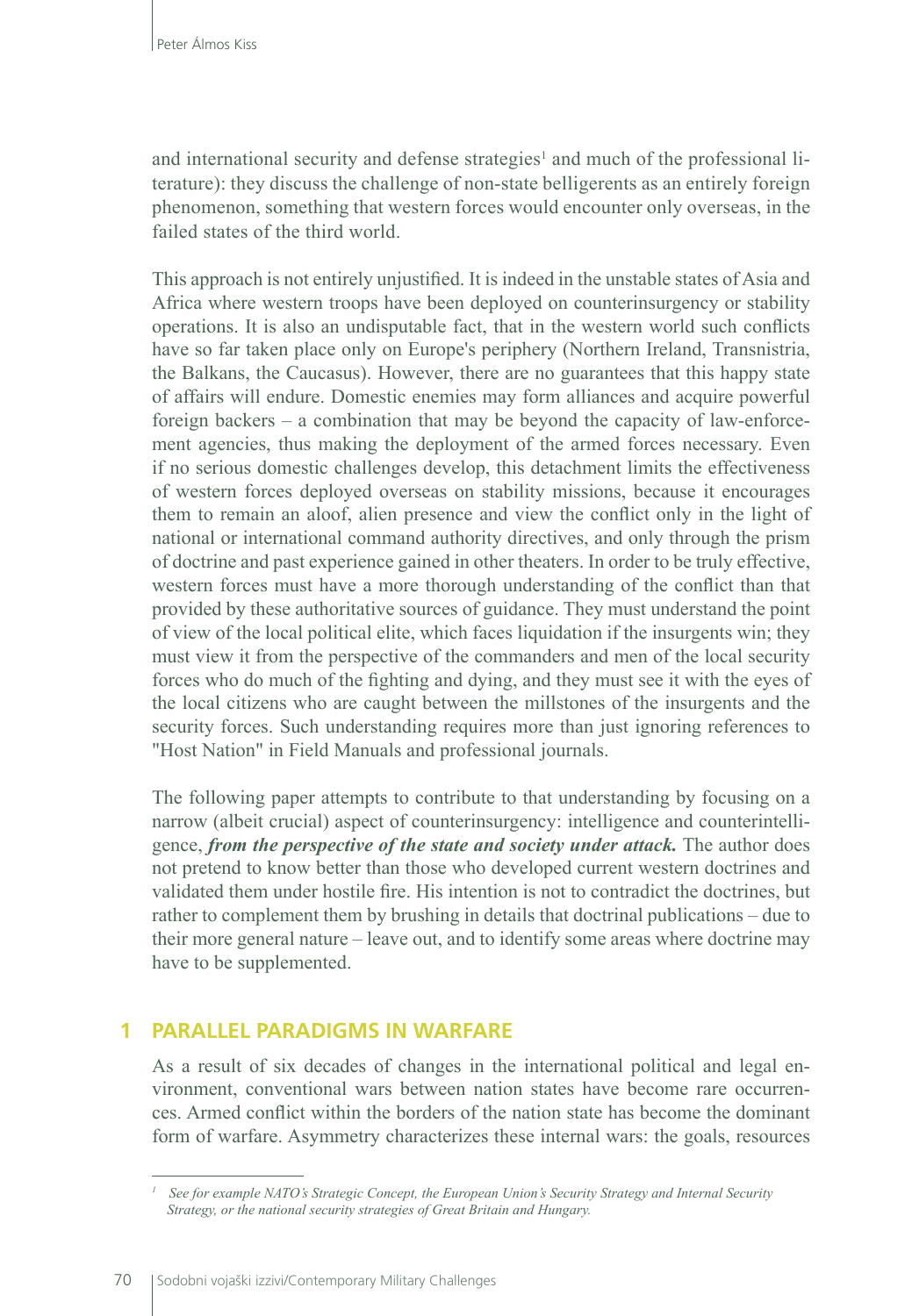and forces of the belligerents cannot be measured by the same yardstick. The state commands vastly superior resources, but partly due to the adversary's nature and tactics, and partly due to changes in the international political climate it is unable to exploit its superiority. The enemy is really more of an *adversary* or an *opponent* rather than an *enemy*: he is a non-state actor, usually a citizen of the state and a member of the society whose cohesion he is trying to disrupt. Maneuvering on the borderlines of parliamentary democracy, street politics, armed conflict and common crime, he claims the legal protections guaranteed to politicians, activists, combatants and criminals, but rejects all responsibility that is normally attached to these categories. Relying on propaganda, mass-mobilization techniques and intimidation, he creates a mass support base – or the appearance of one. He avoids confrontation with the armed forces and police and goes directly for the state's social foundations – the support of the civilian population. The battlefield is the society itself. Battles take place in the presence of civilians, against civilians or in the defense of civilians and civilian institutions, with the voluntary or forced participation of civilians. The civilian may be a target, a human shield, a source of information and resources, or a belligerent – and often it is difficult to decide which role he is playing at any given moment.

None of this is new – but, until recently, such challenges to the authority of the state were relatively easily handled internal problems. What is new is the dominant role insurgency has assumed: in the past 65 years, 80 to 85 percent of armed conflicts have been wars of national liberation, internal ethnic and religious conflicts, revolutions, counterrevolutions – or some combinations of these (Strachan, 2007). A new paradigm of warfare is emerging, in which modern war's conventional methods (the operations of mechanized brigades, divisions and corps) and weapons (tanks, artillery, high-performance aircraft) are generally useless, and the state's regular forces are often impotent. Rupert Smith calls the new paradigm *"war amongst the people."* (Smith, R. 2005, pp. 3-9)

In the right conditions, instigating or supporting such "wars amongst the people" can also serve state interests. By creating and sponsoring Hezbollah, Iran has acquired far more influence in the Eastern Mediterranean basin than it could have achieved through diplomacy or the deployment of its conventional forces. Pakistan has lost several wars against India, but what it has failed to gain by force of arms (integration of the state of Jammu and Kashmir into Pakistan), it has partially achieved by sponsoring non-state belligerents: it has acquired two thirds of the state and has prevented the remainder's integration into India.

The detailed analysis of the economic, social and political roots of this change is beyond the scope of this study, but the proximate cause is quite clear: the *erosion of the nation state's sovereignty.* By signing the UN Charter and by acceding to various international organizations the nation-state forfeits not only its right to advance its interests by force, but also its right to govern its own affairs as its people (or more accurately its political elite) see fit: monetary and trade policies, criminal justice,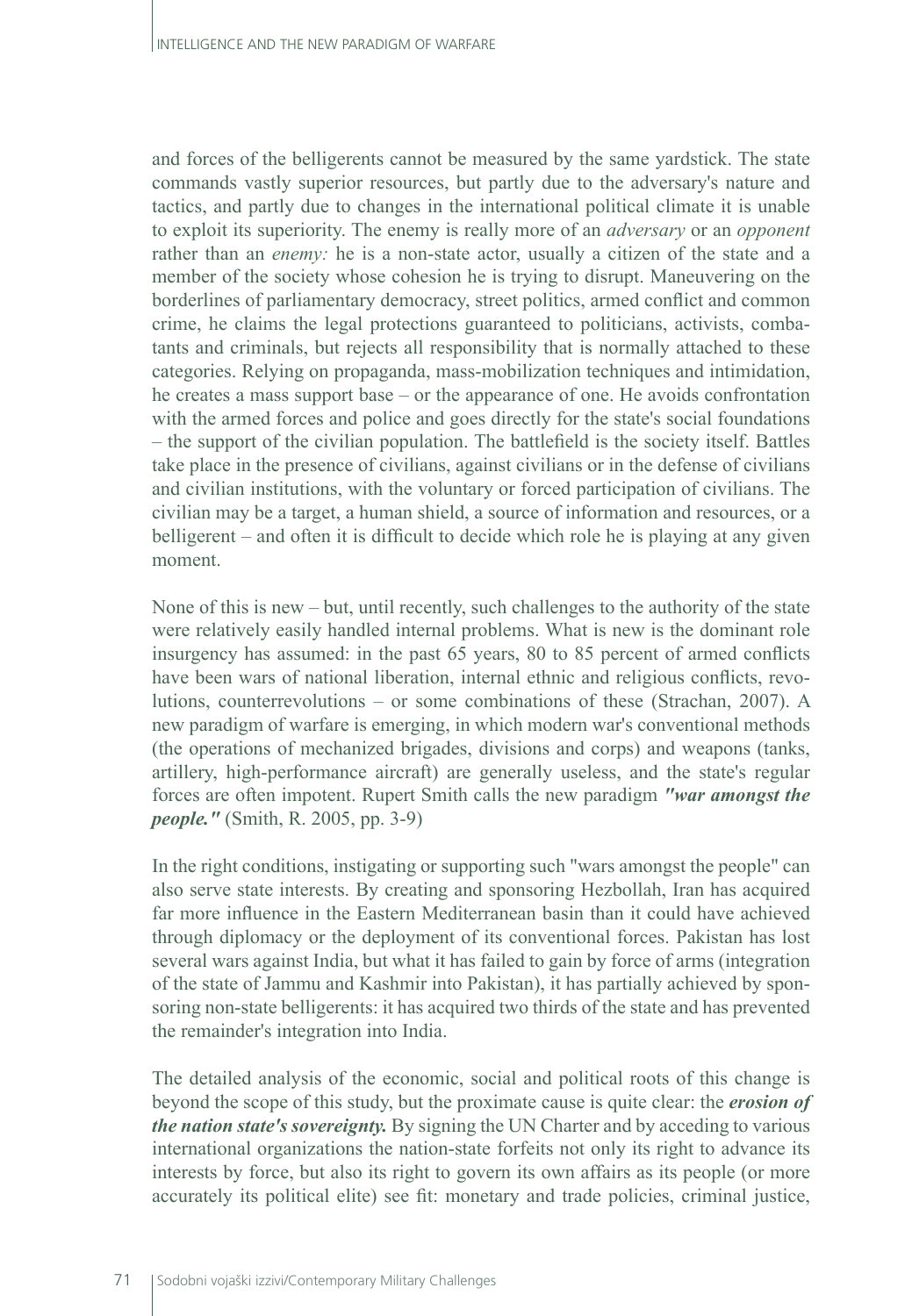labor relations, border security, family affairs – all are subject to intense and often hostile scrutiny by international organizations, non-governmental organizations, the media, and the governments of other states. In a relatively new development, the state has also lost its freedom to apply force within its own borders to defend itself against internal enemies. As Yugoslavia's government learned to its cost in 1999, the new international doctrine of "Responsibility to Protect" (R2P) allows even armed intervention in a state's internal conflicts, if a few influential powers convince the "international community" that the government's use of force against its internal enemies is excessive. And as the more recent example of Libya shows, once an international mandate is given, it can be gradually expanded to achieve just about any outcome the intervening powers desire.

The lesson of Yugoslavia and Libya is clear: the current international climate puts hardly any restraints on the rebels, but allows the government to apply only restrained, limited force in handling insurgencies.<sup>2</sup> To be effective, this limited force requires doctrines, tactics, training and equipment that differ radically from those of conventional war. But even more important, it demands a fundamentally different mindset from the elite that exercises political control, from the intellectuals that influence society's opinions, from the commanders of the security forces, and from the people.

But since the dangers of conventional war have not disappeared completely, a nation must retain sufficient capability to face them as well – therefore the state's asymmetric warfare capabilities must be additional to, rather than alternative to, its conventional military capabilities. Thus, *two paradigms of warfare exist side by side,* and they have very little in common. This may cause some severe headaches to those charged with developing national security strategies: only the largest states can afford to maintain separate armed forces to deal with an internal conflict.<sup>3</sup> In other states the security forces must be prepared to handle national security threats according to either paradigm - or even according to both at the same time, if necessary. Britain's experience in Northern Ireland is instructive. The usual tour of duty for a Regular Army battalion in Northern Ireland was four and a half months, but for nearly a year the battalion was not available for conventional operations: it required three months of counterinsurgency training before deployment, and on completion of its tour it required a nearly identical period for retraining to recover its conventional warfighting skills, as well as block leaves, schools and other administrative procedures. (*Operation Banner,* 2006. p. 7-2)

The *parallel paradigms also exist in intelligence***.** Whatever the asymmetric challenge, traditional intelligence work must continue. The intentions and capabilities of potential enemies and (although this is seldom mentioned in polite company)

*<sup>2</sup> The successful suppression the Tamil Tiger insurgency in Sri Lanka by the full power of the armed forces between 2007 and 2009 is a rare outlier.*

*<sup>3</sup> Several successor states of the Soviet Union also maintain Internal Security Troops. Italy, France and some other nations maintain gendarmerie forces that can be deployed to handle an insurgency. India fields several hundred paramilitary battalions to maintain internal security – but occasionally even this large force must be augmented by regular army units and locally raised militias.*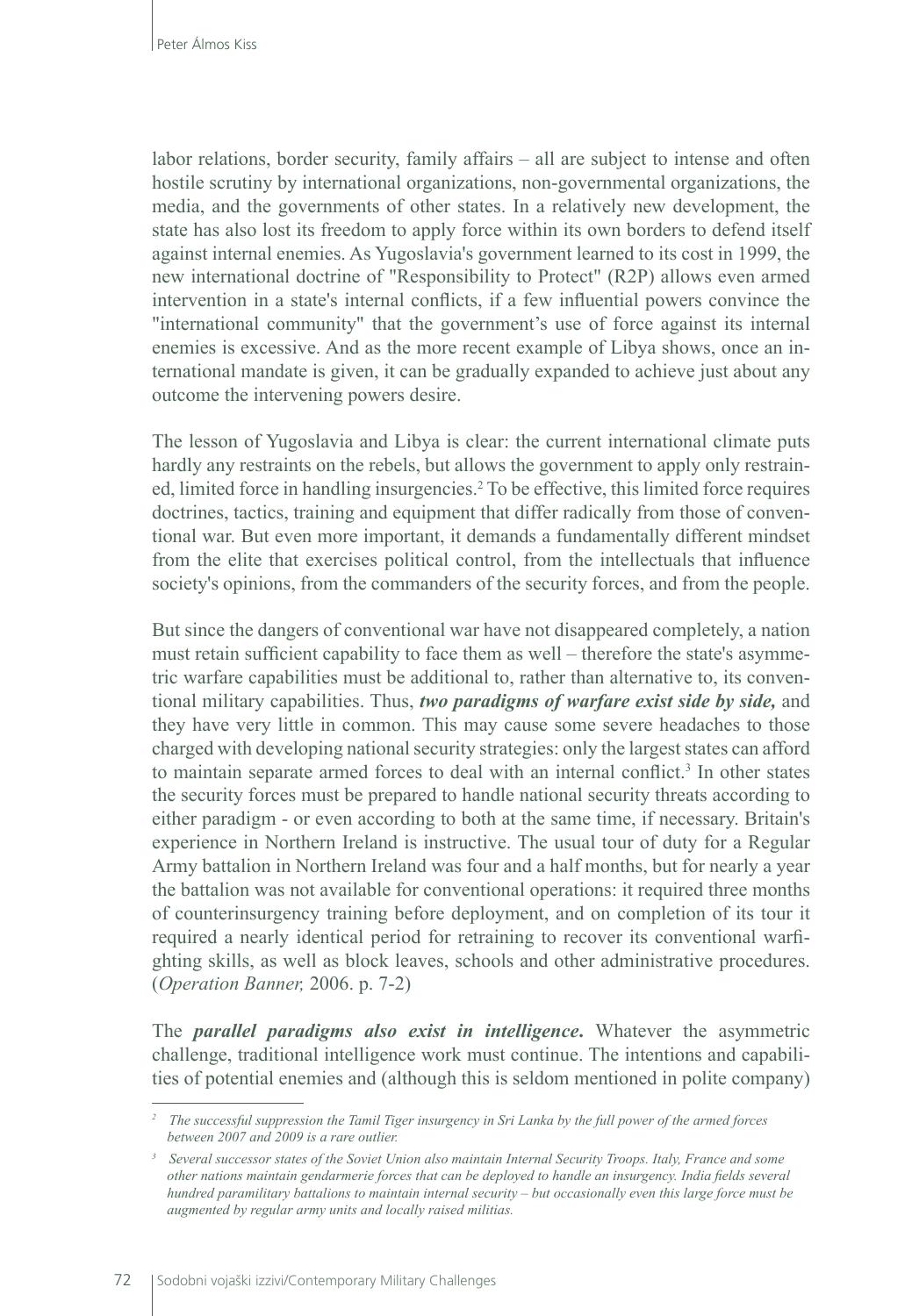those of friends and allies must be tracked. Counterintelligence must continue, in order to protect the nation' vital secrets. The intelligence capabilities that address the asymmetric threat must be additional to, not alternatives to, those earmarked for external intelligence and counterintelligence.

When tasked with counterinsurgency collection, the intelligence specialist must first determine who the *target of collection* is. In most cases the answer is politically so uncomfortable as to be difficult to acknowledge in public: the most likely adversaries are fellow citizens – voters and taxpayers, acquaintances, friends, brothers. This immediately raises legal obstacles. Observing a citizen's movements, tapping his telephone, listening to his conversations, reading his mail are limited by law in most countries. And they are illegal, if their foundation is a police profile consisting of ethnic or religious background, grooming habits and sartorial appearance, internet- -surfing habits and choice of news sources – behaviors which suggest that sometime in the undeterminable future the citizen may perhaps pose a so far undefined threat to society.

Political correctness and excessive respect for civil liberties sometimes do pave the way for successful blows at the targeted society. The preparations for the terrorist attack on New York's World Trade Center attracted suspicion, but legal (and political) constraints prevented timely action. Many more examples can be cited for the opposite: when human and civil rights are seriously violated due to mere suspicion or malicious denunciation – or for being in the wrong place at the wrong time. Thus, the conditions of asymmetric warfare pose a serious dilemma not only for the political elite, but for all society: the *correct balance* between individual rights, citizens' responsibilities, national security, privacy and civil liberties must be found. The squaring of this circle is particularly important, because without such social consensus it is difficult to beat a non-state adversary.

## **2 CENTRAL VS. LOCAL INTELLIGENCE**

Once some kind of social consensus is achieved (and it will only be "some kind of:" imperfect and full of contradictions), the next problem is that national-level intelligence organizations are not very useful against non-state adversaries. The legal foundation of their activities, their resources, tasks and doctrines, as well as the training of their personnel are all optimized to satisfy the information requirements of national level decision-makers, support the defense of the nation against external attack, and safeguard vital national security information. Consequently, hardly any of the intelligence services' resources will be useful in a "war amongst the people:" the adversary becomes part of the local community to remain hidden, obtain resources and information, and mount his operations.<sup>4</sup> If an internal intelligence network does exist, the insurgents usually destroy it at the beginning of an in-

*<sup>4</sup> As the Indian police discovered during the Khalistani insurgency in the Pujab (1980-1994), even the most important terrorists were operating with an 15 to 20 km radius of their hometowns – in area which were familiar to them in every detail. (Gill, 2001).*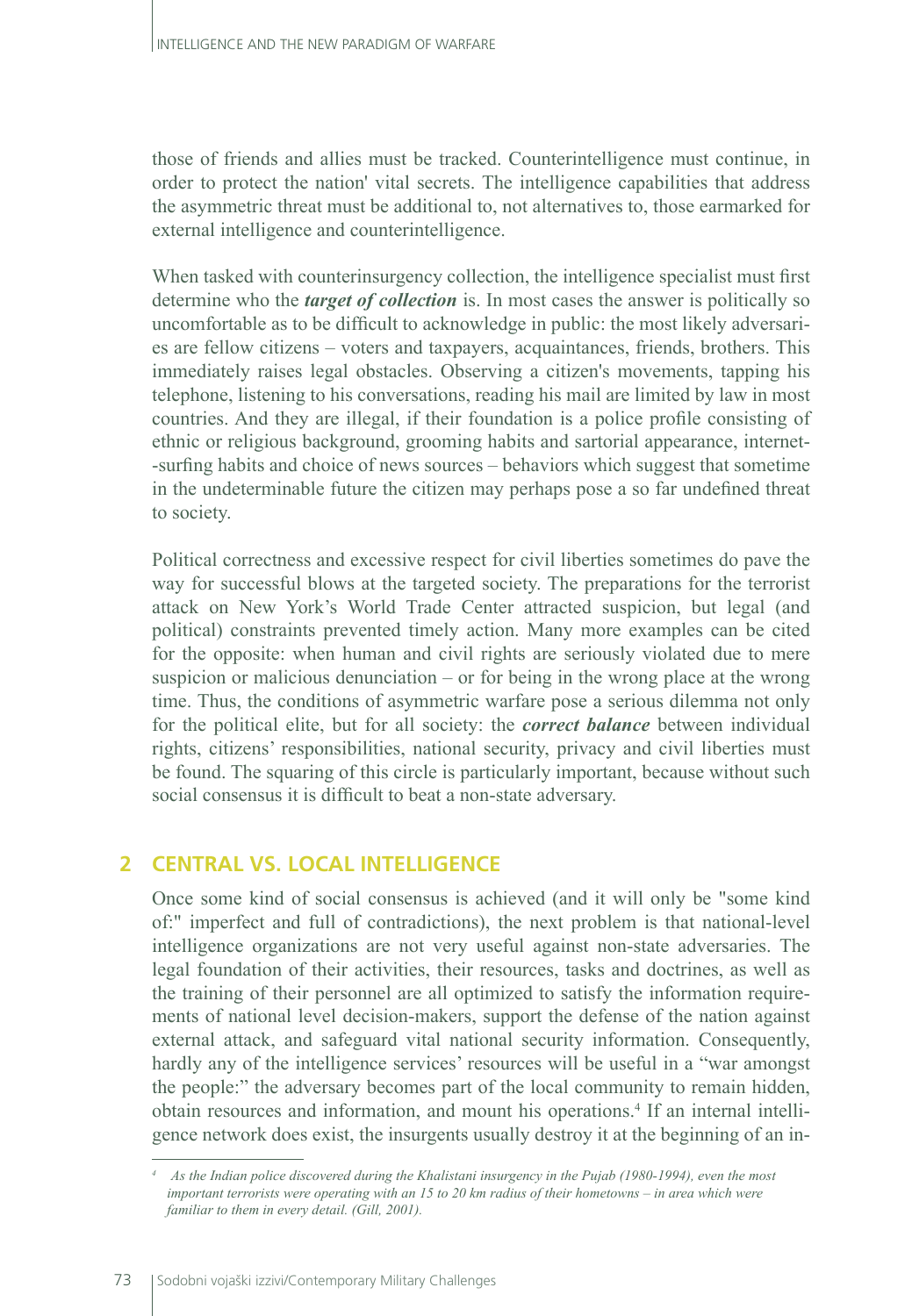surgency, and the security forces will be blind and deaf in the crucial, initial period of the conflict. In a worst case scenario the authorities may not even realize for a while that they no longer have an internal intelligence network.<sup>5</sup> A further serious problem is that intelligence cycle is too slow: the information is long out of date by the time the consumer receives it through the usual channels.

Intelligence targets, essential elements of information, collection methods, analysis methodology – they are also all different. "Order of battle" is not a useful category when the insurgents are part of a self-organizing network with a constantly changing structure. "Doctrine" is meaningless when tactics, techniques and procedures (TTPs)<sup>6</sup> – are copy-pasted from ideas downloaded from the internet, military manuals, action movies and propaganda videos. "Discipline" and "morale" are hard enough to evaluate in the context of regular forces; they are impossible to determine in the case of armed volunteer groups that form to execute a single operation and then disband. Logistics, supply, recruitment, training mean much the same thing for a 20 000-man regular force and for a mass army of two million, but they mean something entirely different for an urban guerrilla network consisting of a few dozen 10-man teams.

Since the adversary is hiding among the people, the security forces must make every effort to identify him *as an individual*, locate him and neutralize him without causing harm to civilians in the process. They needed every detail on the personal lives of the leaders and the membership of the various armed groups, the local informants, the liaison personnel between the groups, and the people operating the support networks. They must discover the insurgents' procedures for population control and identify the people exercising that control. They have to discover the arms smuggling routes, the relationships and communications channels between the clandestine armed groups and the legal political organizations, and a thousand other details. (Gill, 2001)

Only a *locally focused intelligence organization* can provide such extremely detailed information. It is best to base the organization on the local police service. Policemen are a permanent presence among the people; they are familiar with local conditions and customs; they maintain personal contacts in the local communities – not only with political leaders and bureaucrats, but also with the owners and staff of shops, restaurants, gas stations and garages, as well as with the local vagrants and petty criminals. These are elements of a local intelligence network which only needs focus, coordination – and funds. In addition to such ready-made networks,

*<sup>5</sup> This occurred in Rhodesia in 1970-71. The Zimbabwe African National Union (ZANU – one of the liberation movements) established an extensive underground infrastructure in Rhodesia's eastern provinces and at the same time systematically liquidated the informants of the government's intelligence services. The Rhodesian intelligence services failed to notice that their sources were going silent one after the other, and as there were no adverse (or any other) reports coming from the area, the government assumed that its security arrangements there were satisfactory – until ZANU commenced operations in 1972. (Cilliers, 1985, p. 220).*

*<sup>6</sup> TTPs is a useful abbreviation coined by the US uniformed services: "Principles alone are not enough to guide operations. Tactics, techniques, and procedures provide additional detail and more specific guidance, based on evolving knowledge and experience. (...) Tactics is the employment and ordered arrangement of forces in relation to each other. (...)Techniques are nonprescriptive ways or methods used to perform missions, functions, or tasks. (...) Procedures are standard, detailed steps that prescribe how to perform specific tasks." FM 3-0 Operations, pp. D-1-D-2.*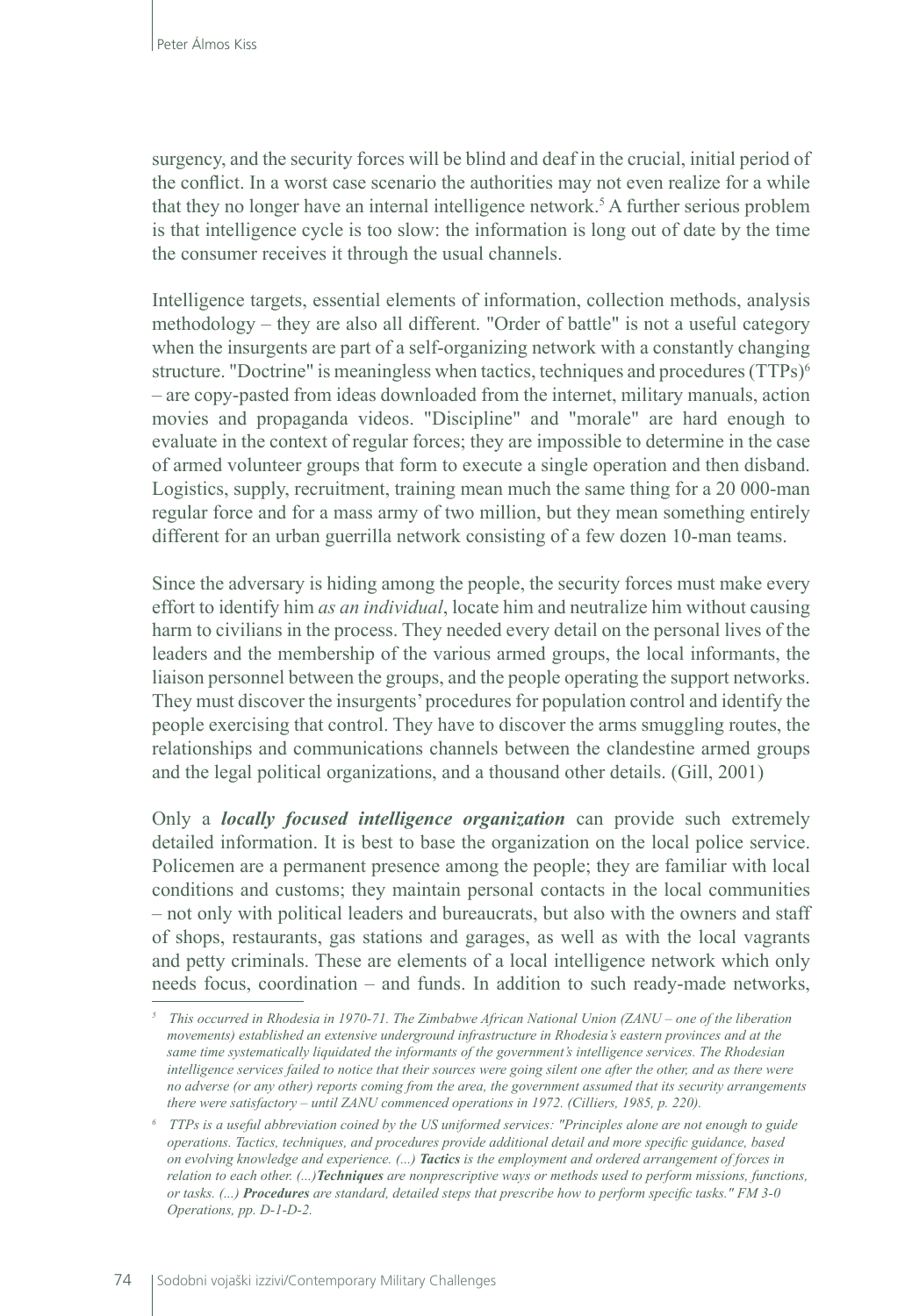policemen have another advantage: they have both the authority and the skills to make deals with potential informants. They can promise protection and leniency in exchange for useful information, or they can threaten with the full majesty of the law if a source refuses to cooperate. Intelligence officers generally have neither such authority, nor such experience.

Without doubt, eventually military intelligence specialists can also learn these police techniques - and they may have to, if the police have to be supplemented by military forces. But at least in the early days of the conflict there is no choice but to rely on the police.

#### **3 LINES OF INTELLIGENCE OPERATIONS**

The Clausewitzian question of what is *the nature of the conflict* we are about to engage in must be answered in a counterinsurgency no less than in a conventional war. Insurgencies seldom develop without substantial (and well-founded) grievances, and a thorough – and unvarnished – understanding of its root causes and its social, political, economic and cultural and international dimensions is a must. Intelligence plays a crucial supporting role in acquiring this understanding. Even the directly affected national government can get this wrong, if intelligence is faulty – or if the decision makers find its conclusions unpalatable. For example the Rhodesian government persisted in treating the liberation movements as communist terrorists, and ignored their broad international and tribal appeal, until it was too late. As the Coalition's initial assessment of the insurgency in Iraq has shown, an expeditionary force is even more prone to make such mistakes.

It was a relatively easy task 40-60 years ago to *determine the insurgents' real goals* – the Hukbalahap in the Philippines, the Greek communists and Castro's bearded revolutionaries intended to seize the power of the state. Today insurgents may have less easily identifiable intentions. Some extreme Islamist organizations seem to have no interest in wielding the power of the state – they only want to force society to follow the path they consider righteous. For Latin-American drug cartels a weak state that enforces only the laws the cartels approve of is more advantageous than to seize and wield state power. Under the umbrella of a weak state they can produce and sell drugs without undertaking every burdensome detail of governance. Thus, one important intelligence task is identifying the enemy's true goals and tracking such changes as may occur in them.

Support of the population is the insurgent's source of legitimacy, his recruiting base, his main source of intelligence and one of his sources of funding; by mingling with the people he finds sanctuary from the state's oppressive military superiority. For the state, a key element of success is to isolate the insurgent from the population; therefore one of the fundamental tasks of intelligence is to *identify the supporting structures and the key links between the insurgents and the people.* These links are more than just interpersonal ties between relatives, friends, business associates or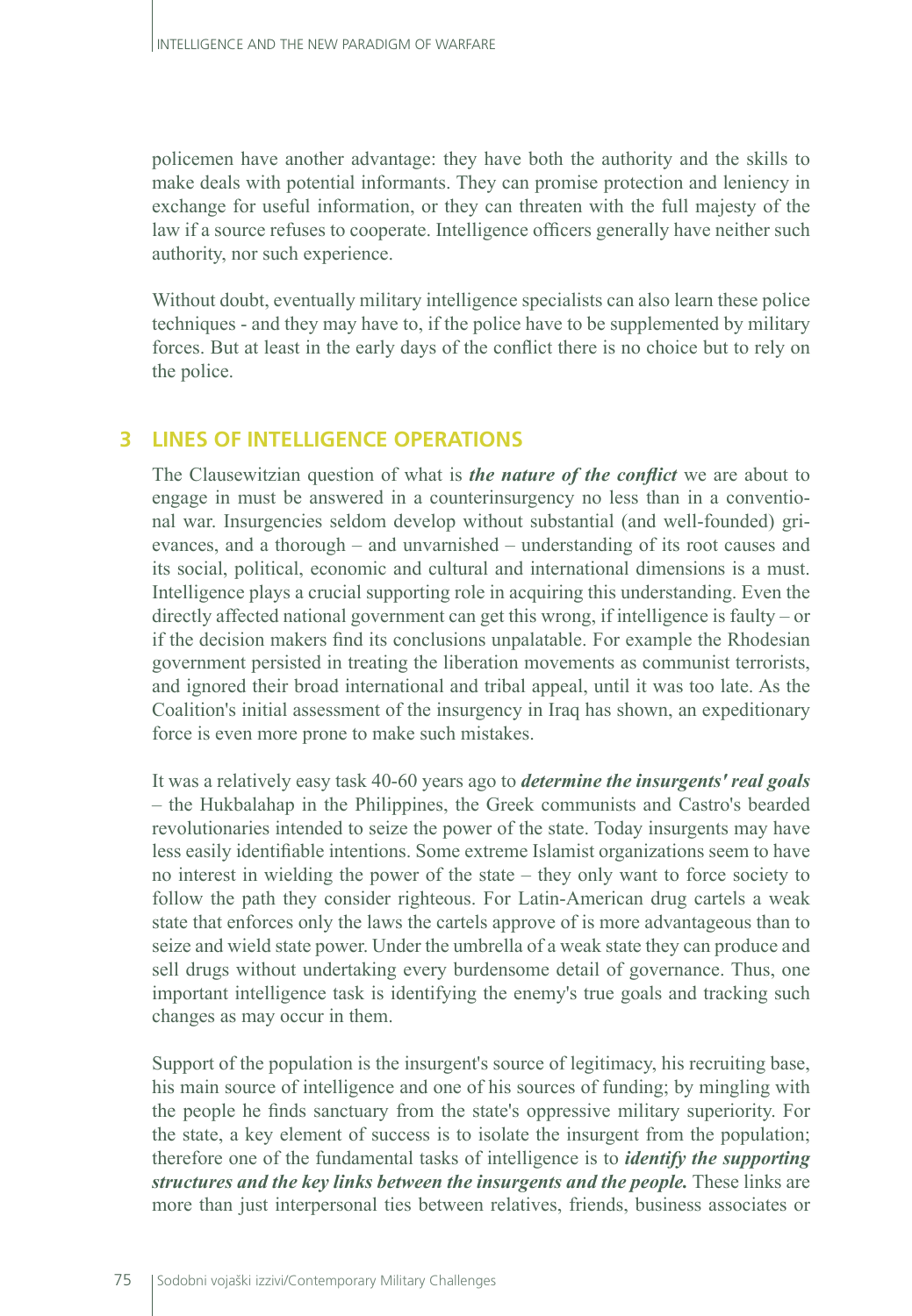ideological comrades, or channels to overt mass organizations that advocate the insurgents' cause in the political marketplace. Ideology and the meta-narrative that the non-state actor uses to persuade the people and the international audience, and the services he provides in return for the civilians' support also fall in this category – as do the acts and omissions of the political elite that may have caused the grievances at the root of the insurgency.

Modern non-state belligerents use the decentralized, self-organizing network as an organizational model. Networks are almost impossible to destroy, because they have no ideological, political or doctrinal center that could be attacked. Even after the greatest defeats and the greatest losses a few nodes will remain, which, given time, regenerate the network and reestablish insurgent control of the people. At best the security forces can disrupt the network to such an extent that it cannot function. To do that, *the network must be mapped;* its key nodes (individuals who provide ideological guidance, those with connections to sympathizers among the security forces and to foreign sponsors, others with such special skills as bomb-makers or computer experts, yet others who serve as liaison between two networks) must be identified.

The nature, goals and tactics of the adversary make it difficult, if not impossible, to reach the political compromises that are essential in ending armed conflicts. In most cases there is nobody to negotiate with: networks have no center, no leadership body or individual leader who could make a decision that is binding for every member of the organization. Even if a partner can be found, there is no guarantee that those who were not consulted would accept an agreement. On the contrary: an agreement may lead to die-hard elements doubling their anti-government efforts and turning on the "traitors of the people" at the same time. If the political elite cannot accept that there are no partners to negotiate with, then it becomes an intelligence task to *identify decision makers in the adversary organization who may be turned into partners* – and who may be made strong enough to enforce the conditions of an agreement within their organization.

For non-state actors – even though their operations are far less costly than those of conventional forces – *money* is a constant problem, because the sources of their funds are so uncertain. Their most generous donors may suddenly switch to a rival organization; the economic situation may change; banks may implement new security systems that cannot be circumvented. The insurgents' accounting may be no more certain than their sources: they can easily lose their funds to incompetence or embezzlement<sup>7</sup>

Early insurgent movements levied "taxes" or "contributions" on the local peasants, laborers and merchants. Today the non-state actor takes advantage of cheap, fast and unobstructed travel to seek alternative sources of funding all over the world. This way he is not embarrassed, if the government finds a way to cut off one source. The

*<sup>7</sup> This is exactly what happened to the Malayan Communist Party: its secretary-general (Lai Tek) was a British agent; when his comrades begun to suspect him, he disappeared with the party's treasury. (Barber, 1971, p. 32)*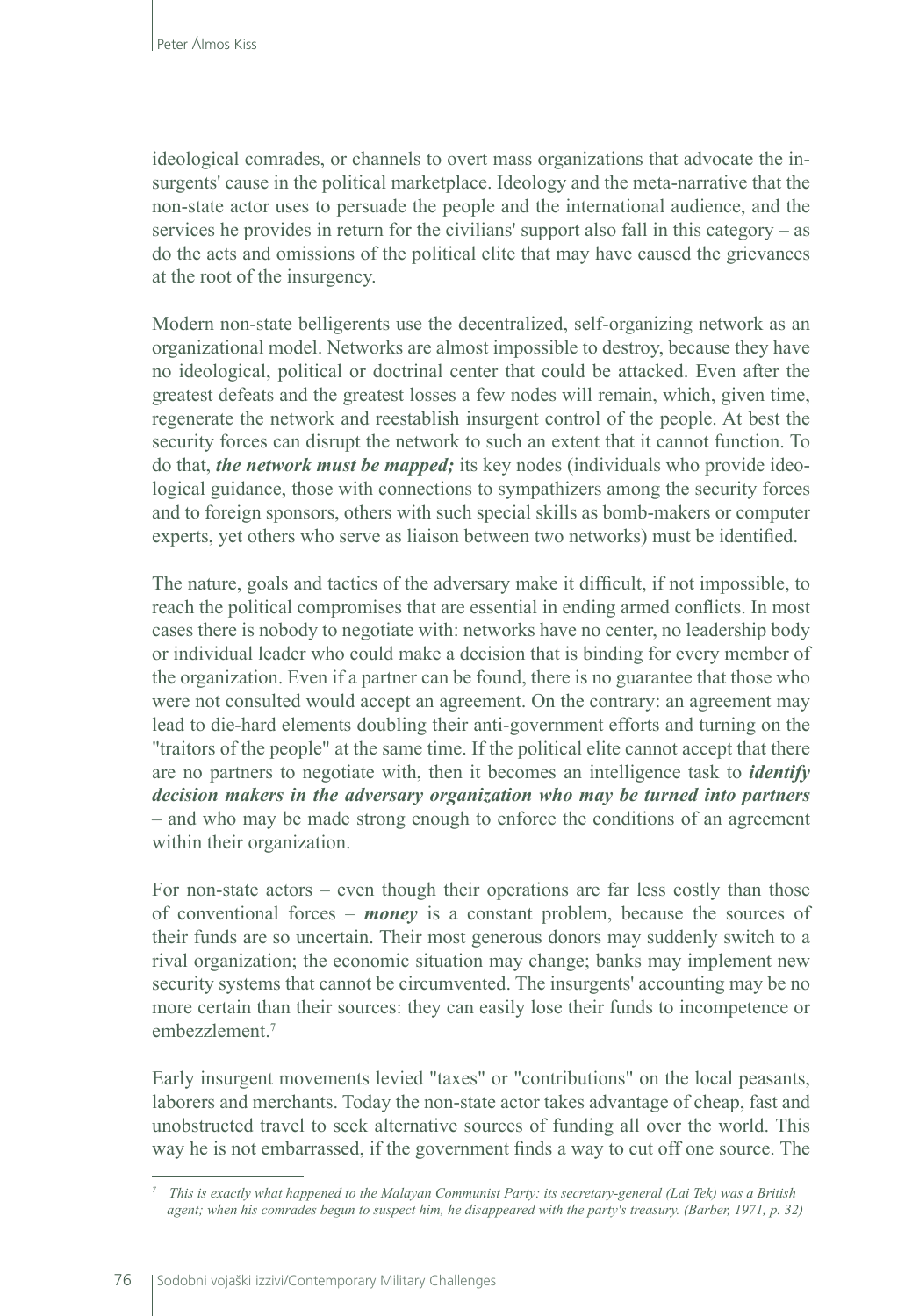Irish Northern Aid Committee (Noraid) was one such alternative source of funding for the IRA; it collected donations in the United States, until the Justice Department (at the behest of the UK Government) began to pay closer attention to its activities. The Tamil Tigers invested in the business ventures of the Tamil diaspora. In 2002 their investments earned US\$50-60 million in profits. (Glenn, 2002) Criminal activity, particularly the highly profitable drug trade is another alternative revenue source. Radical Muslim organizations often receive generous state subsidies (from Pakistani, Saudi or Iranian sources) and donations from wealthy private donors. A finance expert may be able to follow the state funds, but the private donations often move in cash-filled suitcases, or through the informal African and Asian money transfer system *(hawala),* instead of regular banking channels; to track them the skills of an intelligence specialist (or a reformed smuggler) are more useful.

A counterinsurgency effort is likely to fail without successful combat operations. However important a "political solution" may be, nothing compels insurgent organization to compromise as long as it can generate forces at a rate that exceeds losses. And nothing compels the individual insurgent to give up, unless he knows that hunter-killer teams are after him personally. Furthermore, to a certain extent, insurgency is a dangerous form of competitive theater, in which the belligerents perform to obtain the support of the domestic and international public. One convincing way for the state to obtain the audience's support is a steady stream of battlefield successes. The security forces must prove that they can provide security by regularly producing dead and captured insurgents, discovering weapons caches and bomb factories and disrupting insurgent operations. This requires detailed, reliable and up-to-date (preferably real-time) *actionable intelligence.* Battlefield success requires far greater detail than knowing the organization, plans, intentions, tactics and support structures of the adversary. Names, location, habits, virtues and vices of individuals; names and addresses of their relatives, friends, girlfriends and/or boyfriends; current location, numbers and armament of insurgent teams; their route, speed, destination and means of travel, if they are on the move – the information must be sufficiently detailed, accurate and current to allow strikes without collateral damage to civilian property, and above all without casualties among the civilian population.

External support is vital for non-state belligerents. (To the author's knowledge the only modern insurgency to succeed without significant external support was Castro's revolution in Cuba.) Obtaining weapons and training forces is much simpler with the active support, or at least the benevolent tolerance, of a neighboring state. Exhausted forces can be rested beyond the borders, out of reach of the security forces; funds can be collected without interference, and the leadership can confer in safety, and its members can posture as statesmen in exile. An important intelligence task is to *uncover the external ties, identify the methods used to avoid border control measures,* and identify the individuals (particularly the government employees) participating in them.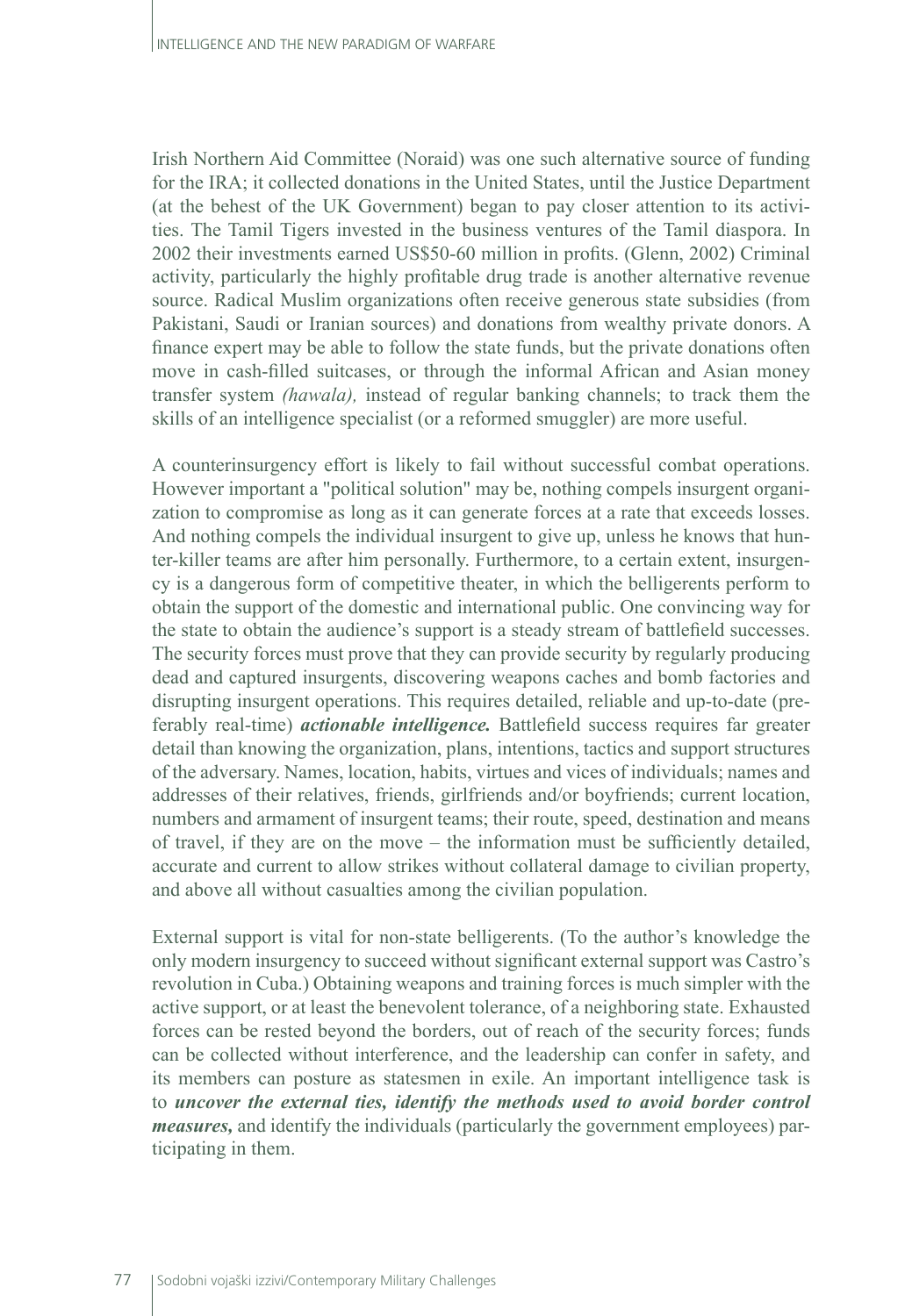#### **4 HUMAN INTELLIGENCE – THE KEY DISCIPLINE**

The "war amongst the people" nature of insurgency requires "intelligence from the people". Human intelligence (HUMINT) is the most important intelligence discipline. The best, most reliable sources of information are long-term *undercover intelligence officers,* who infiltrate the target organization or its immediate support structures and social environment. Depending on the nature of the insurgent organization, this may be a difficult (or impossible) task. Language, ethnicity or religion may pose insurmountable obstacles. Radical Muslim organizations are notoriously difficult to penetrate: non-Muslim intelligence specialists rarely have the knowledge and behavioral patterns to pass themselves off as adherents, while Muslim officers often refuse to target their co-religionists – or worse, side with them in the course of an investigation.

*Informants* are an entirely different proposition. There are many reasons, from avarice through fear to the desire to avenge a personal insult, for a person to inform on his associates. The security officer just has to discover the right "buttons" to push in order to encourage an individual's cooperation. By applying the right combination of incentive and coercive measures they can reinforce the motivators for cooperation and suppress those for loyalty to the adversary. They have many incentives at their disposal: they can offer money or help with securing employment; they can help legalize an irregular immigrant's status; they can reduce charges or forego prosecution for minor offenses. They have just as many coercive measures available: they can threaten to break up a family by deporting those members who are in the country illegally; they can threaten vigorous prosecution for minor violations of the law; they can threaten to leak information to the insurgents about the source's valuable service.

*Interrogating captured insurgents* promises significant gains: they have the most authentic and most up-to-date information on their own organization, and if they can be made to talk shortly after capture, they may divulge immediately actionable information. However, in author's experience as a HUMINT specialist is that an unwilling source cannot be persuaded to divulge information, unless some form of pressure is applied. The challenge for the intelligence specialist is to apply coercive measures (as well as some incentives), and at the same time remain within the confines of the laws and service regulations. This requires highly skilled professionals. The omnipresent (and often hostile) media poses an additional problem. "Coercive measures" and "pressure" are not the same thing as "torture." Nevertheless, even if no physical pain or discomfort is inflicted, the media are quick to brand pressure techniques as such.

If the circumstances of capture allow it (e.g. the prisoner is the only survivor of an insurgent team), no effort must be spared to turn him and feed him back into his organization as a double agent. If that is not possible, Plan B is to recruit him to fight on the government's side. This is usually not as difficult as one would think. Commitment to the cause or to the ideology of the movement is a less important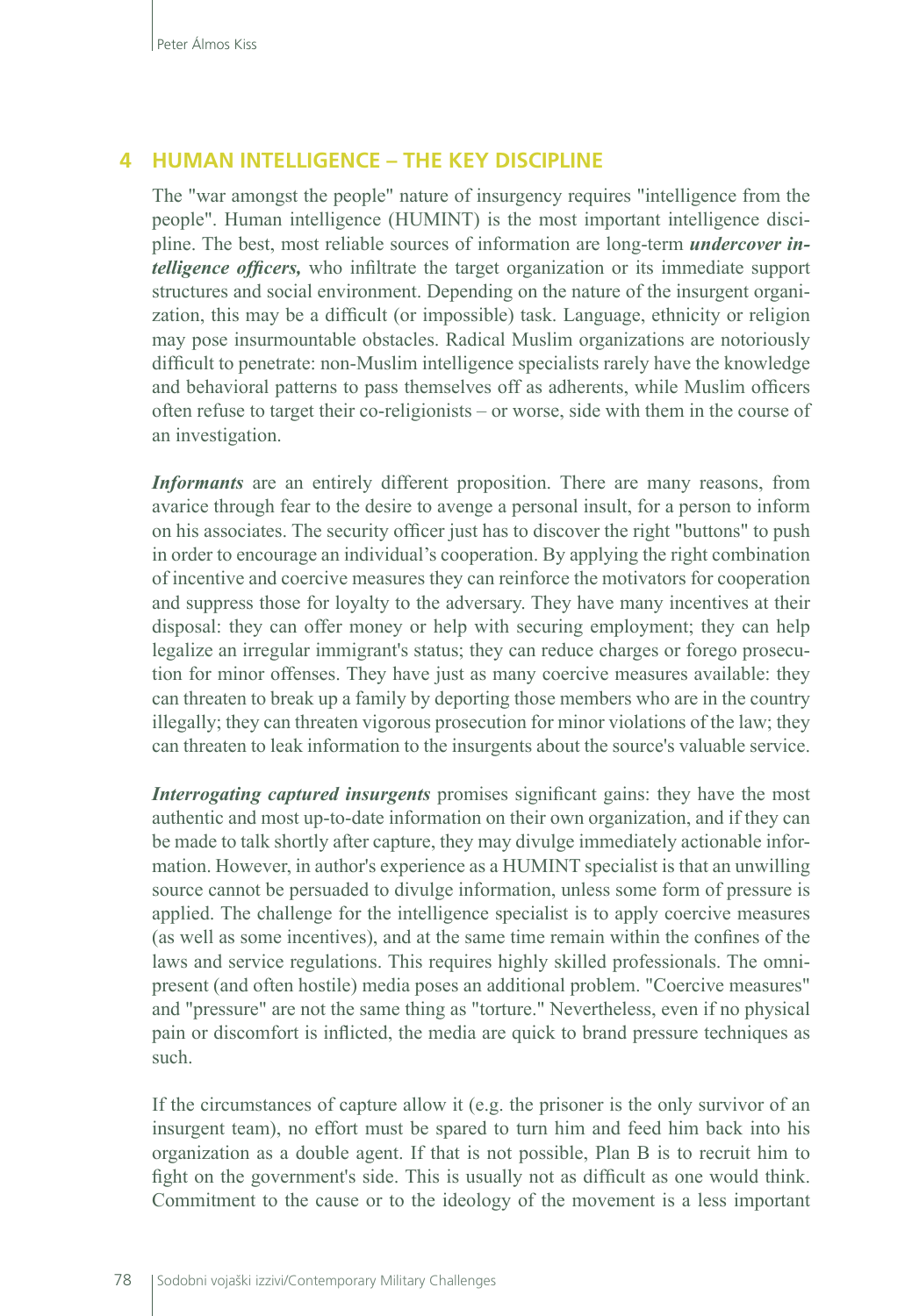factor in the motivation of most insurgents than it is generally assumed. (Molnar, 1965) The hardships and physical demands of a life on the run, the stress of constant readiness soon drain the enthusiasm of even the most ardent volunteer. A substantial monetary reward, care for the family, a reasonably secure future once the insurgency is over – these are powerful magnets. The most potent coercive factor that complements these incentives is the majesty of the law – certain prosecution and probable serious punishment if one refuses to cooperate – is enough for many captured insurgents. Others may guide security forces onto their erstwhile comrades in the hope of eliminating all witnesses to their involvement in the insurgency. This is very delicate work. Recruiting and running double agents and informants requires highly skilled, disciplined, patient case officers: the insurgents are not forgiving towards traitors, and the slightest mistake may lead to the loss of a valuable source.

A very valuable information source is the *local civilian population:* they know the area, they know the troublemakers and hotheads, and they can identify new faces. Furthermore, since the insurgents hide among the people, the civilians usually know them and know their habits and movements. However, they will divulge their information only if security forces gain their trust. The best – perhaps the only – way to achieve this is by isolating the civilian population from, and providing it long-term protection against, the insurgents. Once reliable protection is in place, and the locals are convinced that it will last, information will begin to pour in – especially if rewards are also offered. (Smith, N. and MacFarland, 2008, and Gill, 2001)

*Patrols* may obtain actionable intelligence as they interact with the civilians, but even if they do not, they are invaluable for getting the "feel" of a place and noting changes in the mood and behavior of the locals. *Locally raised militias,* once properly trained in patrolling and observation techniques, can be invaluable: they know their area intimately, and anything out of place will immediately catch their attention. The patrol's information is valuable only if it is obtained in a timely manner, preferably immediately after the patrol's return to base, when the impressions are still fresh, even before the patrol members had a chance to eat or clean up.

*Checkpoints,* if they are set up with an isolated and screened area where civilians who pass through are interviewed one by one (and without witnesses) can be a significant intelligence asset. It is a fairly safe and innocuous place for the intelligence specialist to meet his informants without arousing suspicion, to meet locals face to face and obtain such information as they may be willing to divulge, and to recruit new informants.

Another mass intelligence source, the *interrogation of people arrested en mass in riots or in security sweeps* is generally far less useful. The information thus obtained is often incorrect, or deliberately misleading, due to the detainees' resentment for their treatment or to their outright sympathy for the insurgents.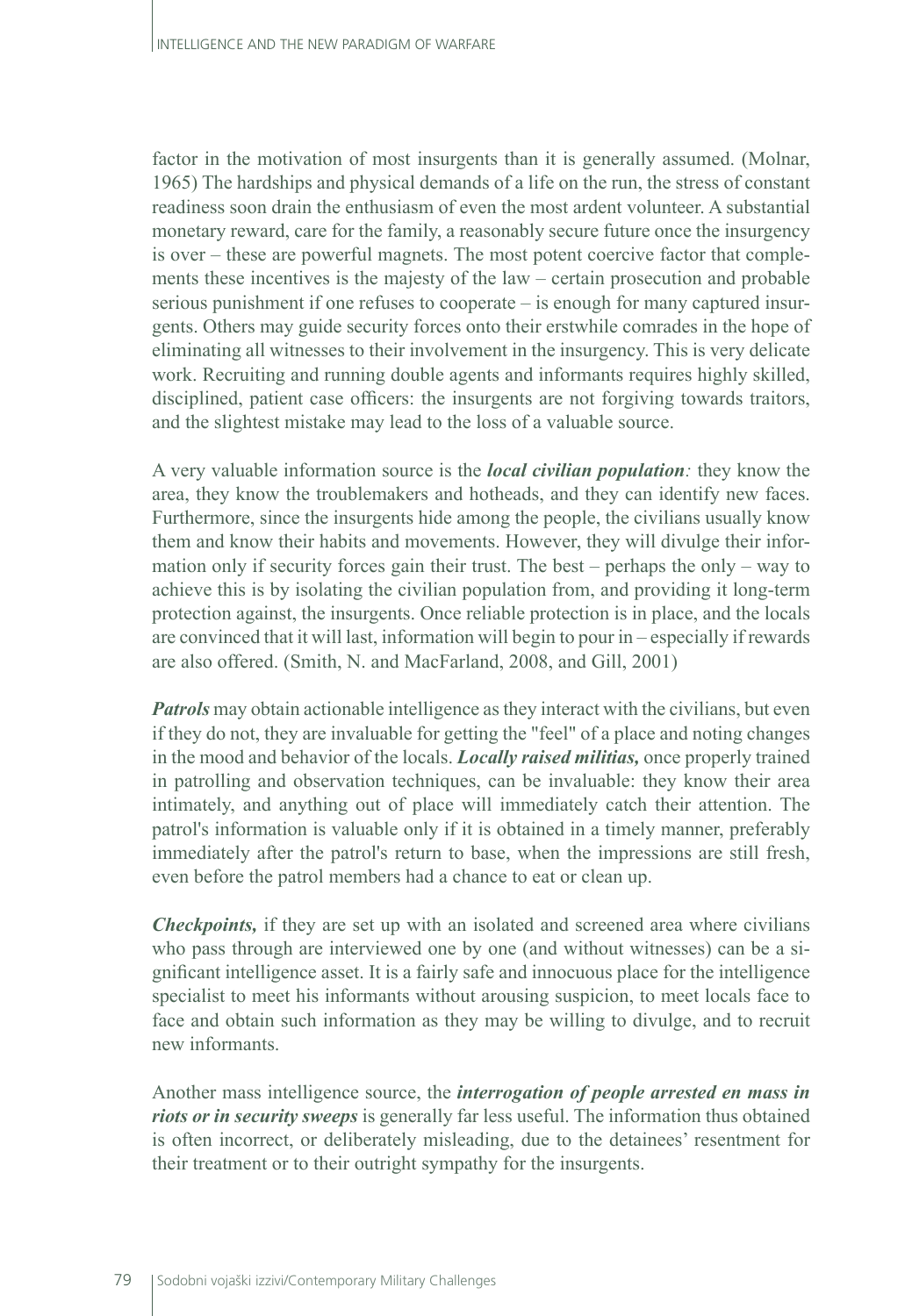### **5 INFORMATION TECHNOLOGY – THE POTENTIAL FORCE MULTIPLIER**

Human information sources are of primary importance in counterinsurgency, but *technical means,* especially the latest advances in information technology (IT), also play a role. Modern electronic systems can record face-to-face and telephone conversations; they can monitor e-mail streams and automatically flag messages with suspicious content; they allow surveillance from a great distance. Processing the scenes of earlier attacks (location, type of target, access and egress routes, assembly areas, hiding places) in a geo-information system may identify likely future attack locations. Network analysis programs can identify critical nodes, whose destruction would disrupt the network. Combining the firepower of military forces with IT (particularly if collateral damage is not a significant concern) can yield significant results – for example the Chechen president Djokhar Dudayev was killed by a Russian missile that homed in on the signal of his mobile telephone.

One of the pillars of the intelligence effort must be a data processing system that can access local and national private and government data bases and can supplement them with data obtained from the local informant networks. In Europe's highly developed bureaucratic states the databases already exist, they only have to be harnessed. In the less developed areas of Asia and Africa they have to be created and populated with data – a major undertaking, but well worth the effort, because a combination of IT and population control measures (ID card scheme, security patrols, checkpoints) can take the place of the physical control measures (curfews, protected villages and free fire zones) used in the past.

A well-designed data system can digest and compare data stored in widely differing formats, uncovers anomalies and helps in locating and apprehending insurgents and their supporters. It can flag suspicious behavior (frequent cash transactions in a generally cash-less society); it can identify unusually structured households (e.g. those with an unusually large number of young males); it can pick out names that appear in one list, but are absent from other, closely related lists (e.g. residential addresses and public utilities customers), or appear on mutually exclusive lists (e.g. a cell-phone conversation and a credit-card transaction at the same time by the same person, in widely distant locations); it can identify citizens who are long dead and buried, yet drive cars and visit dentists, etc.

In the counterinsurgency context such forensic data-mining is far more than just an intrusive investigative procedure of over-zealous law enforcement officials looking for suspects in a crime already committed. Its purpose is to identify potential insurgents, with a view to neutralizing them before they can strike. This is *preemptive profiling* based on racial, ethnic or religious stereotypes, personal habits and behavior patterns, therefore anathema to advocates of privacy and human rights.<sup>8</sup> However,

*<sup>8</sup> In 2003 Congress scuttled a very ambitious data-mining project of the United States government (Total Information Awareness), but similar projects are either in development, or are already functioning. The FBI has also been the target of criticism recently for its permissive domestic surveillance rules.*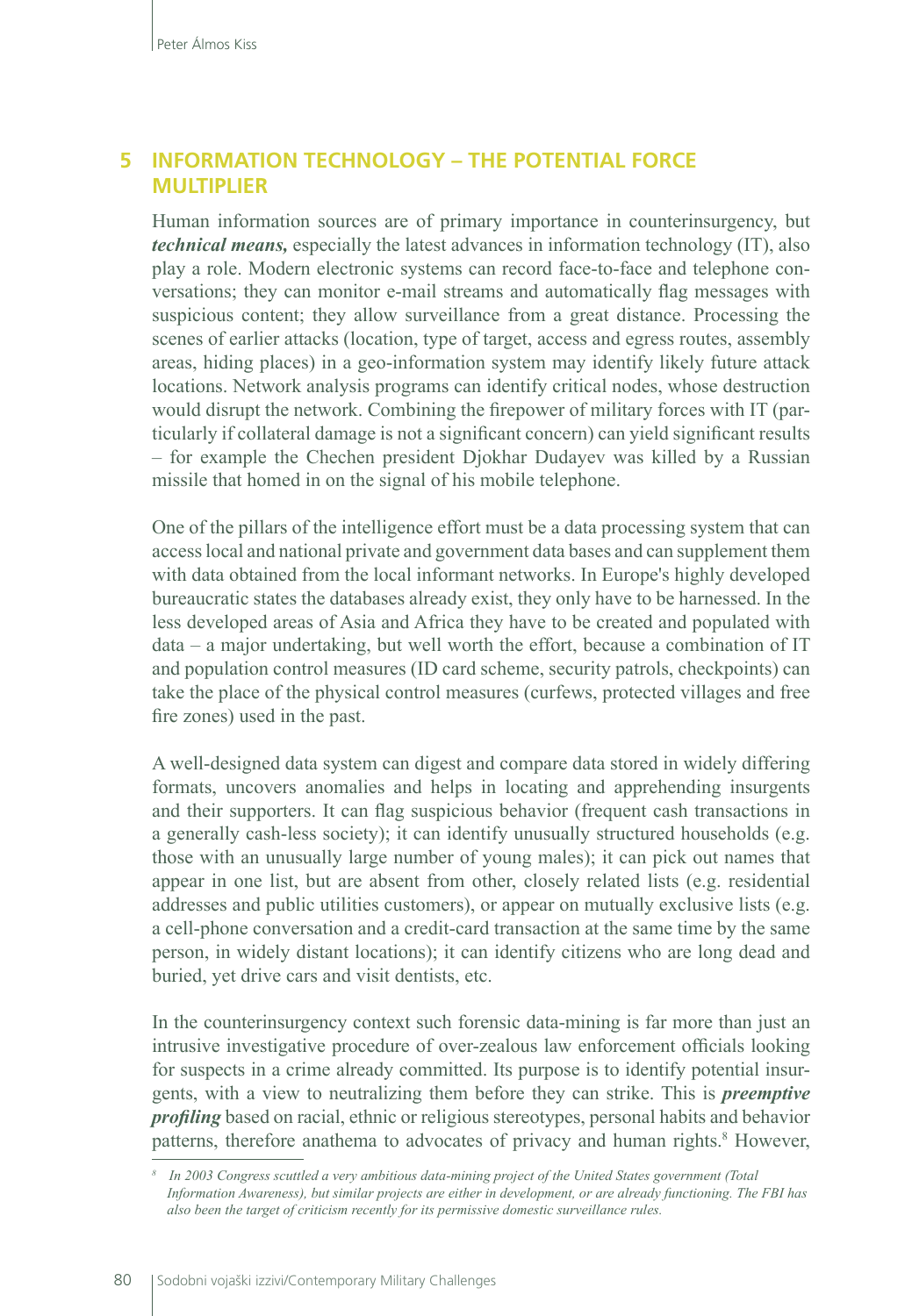the fact remains, that most insurgents do fit definable profiles. And, conversely, most citizens fit one of the "most likely not an insurgent" profiles (little old ladies in tennis shoes). A thorough inspection of the first category and a quick screening of the second makes life more difficult for insurgents and frees up resources that can then be focused on identifying the rare outliers – the attractive Belgian redhead with the suicide west, the university professor who doubles as ideological enabler and recruiter.

#### **6 ACTIVE MEASURES AND SECURITY**

Passive intelligence collection must be supplemented by *active measures,* directed against the insurgents' organization, support structures and cohesion. In "wars amongst the people" most actionable intelligence is extremely perishable: the non-state belligerent has nothing or very little by way of permanent structures and assets, and he can abandon whatever he has without seriously degrading his capabilities.<sup>9</sup> Creating an *intelligence-action service* that integrates intelligence specialists and small strike forces of police or light infantry can overcome this problem: the intelligence specialists collect the information, evaluate it immediately and pass it to the strike elements to act on it, well before the target realizes that he has been compromised. (Trinquier, p. 37.) Such forces have been used by the French in Algeria, especially in Algiers, with some success. (Aussaresses, pp. 117-121) However, there are two risks in employing intelligence-action teams. First, even with the best data- -communications systems, the team's evaluation capabilities are likely to be limited. As a result, it may target the strike element on the basis of raw or only partially evaluated information. Second, such forces, unless they are very tightly controlled, often become rouge organizations and inflict far more damage to the government's cause than whatever benefits they can provide.

Strike teams organized from security forces personnel and masquerading as insurgents or their supporters can be particularly effective in sowing dissent, mistrust, suspicion and enmity among the insurgents' ranks, between insurgents and civilians, and insurgents and their international supporters. They can also eliminate the insurgency's emblematic figures who may feel safe among their own people – especially on the far side of an international border. In the English-speaking world these are generally called "pseudo-operations."10 The key to the success of such operations is the participation of *captured and turned insurgents* both in training the teams and in the operations themselves. (Cline, 2005, Mahadevan, 2007 and Kiss, 2010)

The conditions of modern insurgency offer many opportunities for pseudo-operations: the meta-narrative at the core of the insurgency seldom provides sufficient

*<sup>9</sup> For example the Algerian independence movement fighting against French rule (FLN – Front de Libération Nationale) instructed its members to hold out for 24 hours under interrogation. After that they were free to divulge any information they had – by then their associates would disappear, weapons caches would be emptied, safe house would be vacated.* 

*<sup>10</sup> A recent, spectacularly successful pseudo-operation was Operación Jaque (July 2, 2008). Colombian soldiers, masquerading as employees of a non-governmental organization rescued 15 hostages held by Colombian rebels.*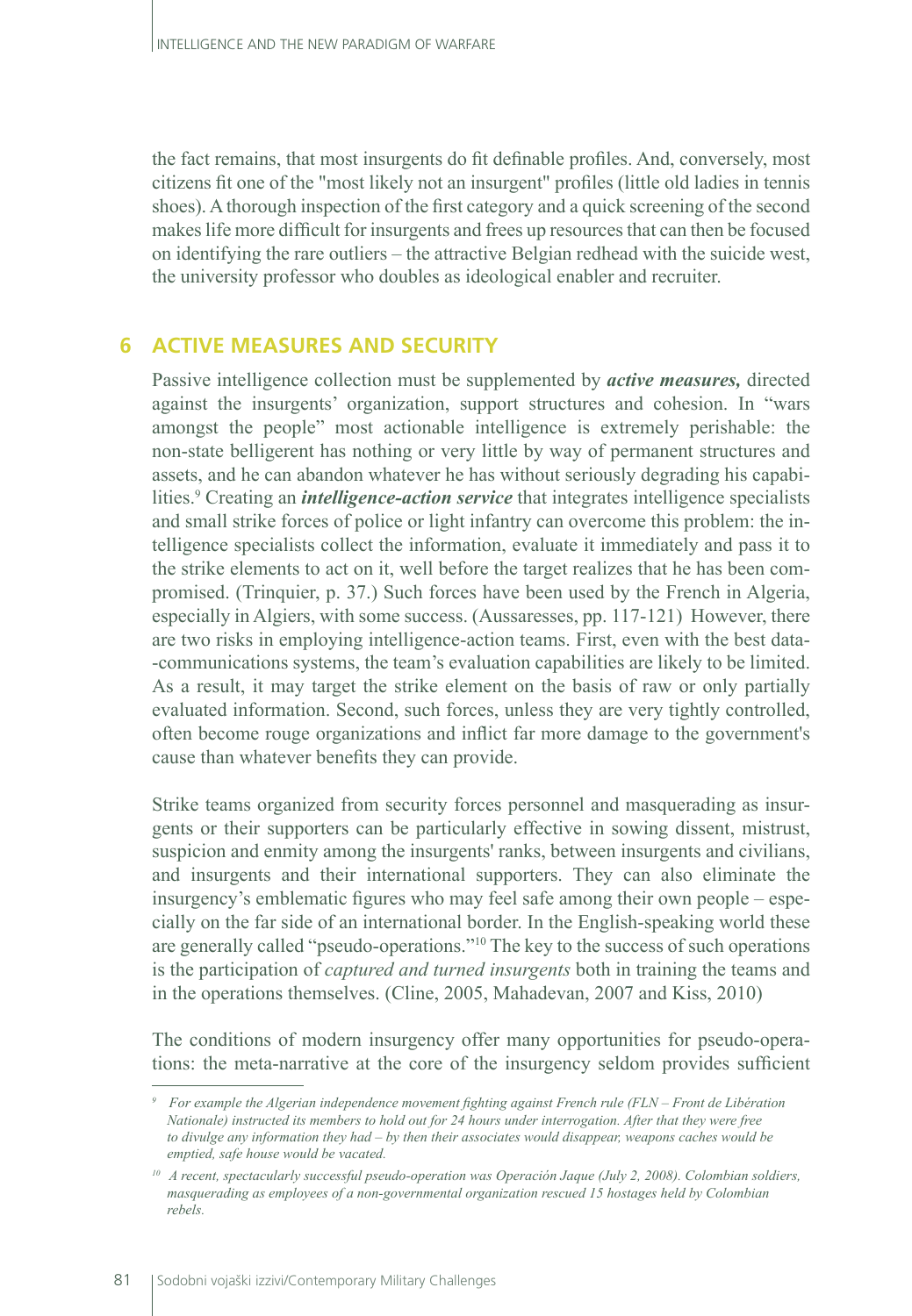discipline and cohesion; an ambiguous rumor and a few suspicious incidents are enough for insurgent groups to start accusing each other of treachery and start fighting among themselves. Modern insurgencies, due to their heterogeneous ethnic composition and constantly changing, leaderless network organization, cannot develop effective counterintelligence screening measures that would identify such impostors and uncover their activities in a timely manner.

Effective intelligence must go hand in hand with *effective counterintelligence.* The insurgents will do everything in their power to penetrate the security forces, and their efforts are often successful. A disconcerting experience of western security forces is that loyalty to Islam overwrites other loyalties, even if they were undertaken voluntarily, and under oath: there have been a number of cases of Muslim personnel supplying the targeted organizations with information. Some other religions have a similar effect. During the Sikh insurgency in the Punjab many police officers sympathized with the insurgents and provided them with information. In this instance the police showed rare pragmatism: the suspicious officers were discreetly reassigned to positions where they had no access to sensitive information. Thus the insurgents not only lost valuable sources – they were also deprived of the propaganda value of the arrest and trial of policemen who had "answered the call of their conscience." (Gill, 2001) Compartmentalization, strict adherence to the principle of need-to-know (which can be detrimental to the quality of intelligence) and tight control and supervision may reduce this risk, but will never eliminate it completely.

#### **7 HOW DOES IT ALL AFFECT WESTERN FORCES?**

One conclusion we can draw from the preceding pages is that  $-$  at least in the area of asymmetric conflict – the customary division of intelligence work into collection areas (foreign-domestic; military-civilian, economic-technical-scientific, land-air- -maritime, etc) has to be given up. This does not mean that every intelligence and counterintelligence organization must be amalgamated into a single unit - but it definitely does mean that the "intelligence community" must lower the dividing walls between disciplines, collection areas and collector agencies, and it must achieve a very high order of coordination. There must also be very close cooperation with the intelligence organizations of other nations.

The Punjab Police's intelligence operations during the years of the Khalistani insurgency are particularly instructive. In the early years of the insurgency no systematic intelligence collection took place – even routine record-keeping was neglected. A dedicated, multisource counterinsurgency intelligence operation was set up only in 1984 – four years into the conflict. Officers from all the law-enforcement, paramilitary and military organizations were brought together, and given the task to carry out a detailed analysis of insurgent operations throughout the state. The most important sources of the intelligence "raw material" were:

- the periodic reports from the network of local police stations,
- the detailed documentation of every terrorist incident,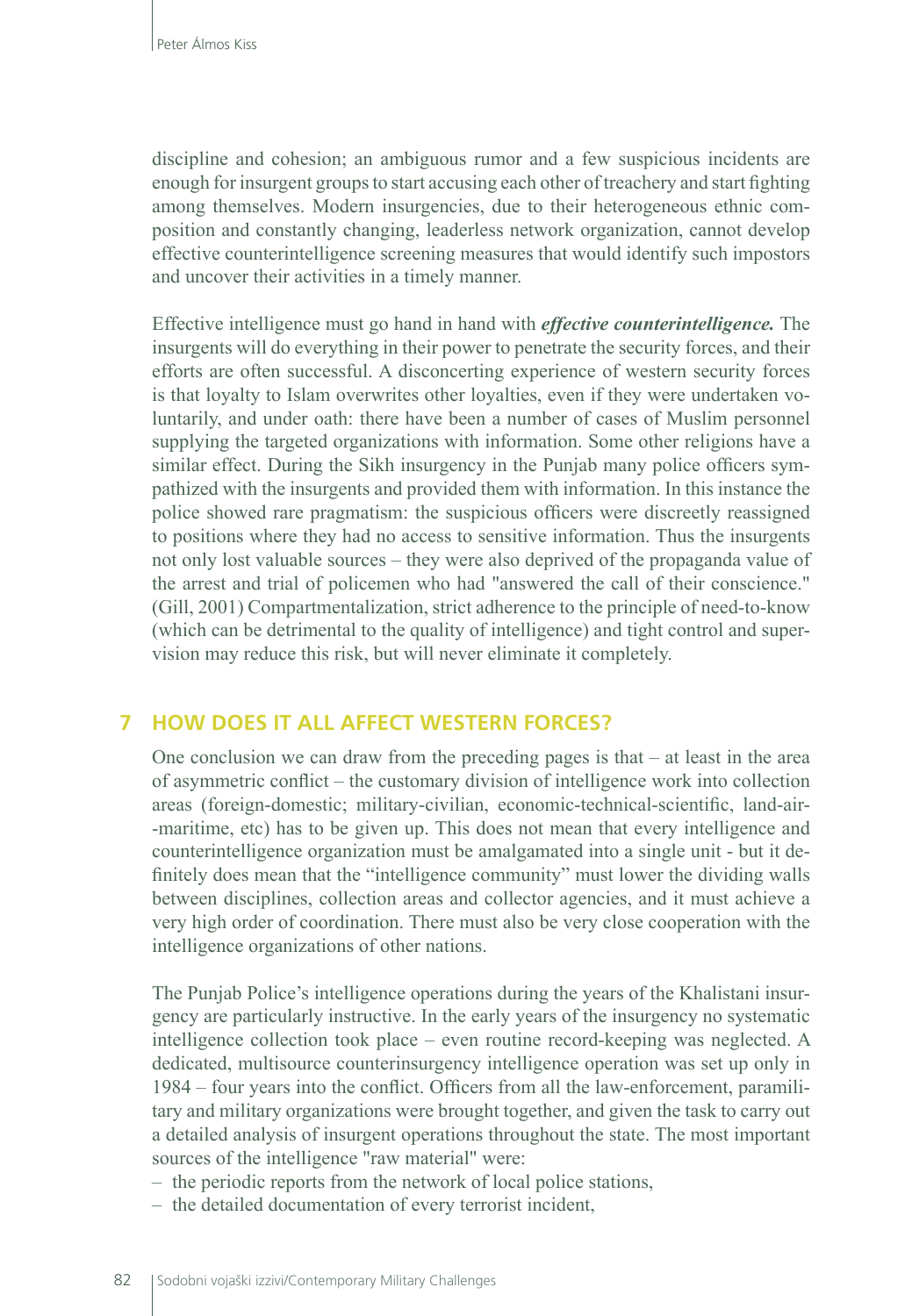- the interrogation of captured insurgents and individuals who operated the insurgency's supporting infrastructure;
- technical means (voice intercept, remote surveillance),
- double agents in the insurgent organization,
- informants recruited among the population.

Gradually, patterns emerged from the apparent uniformity of terrorist operations across the state. The various insurgent organizations, their leadership and their main operatives were identified, their strength determined, their spheres of operation defined, their relationships of cooperation and hostility with other organizations documented. Detailed information was also gathered on sources and flows of weapon supplies, networks of safe-houses, shelter-providers and sympathizers, cross-border routes. Joint interrogation centers, a system of dissemination of information and liaison officers posted to operations centers and command posts solved the problem of intelligence sharing between the various organizations.

Rapid analysis of raw data and dissemination of the results meant actionable intelligence, planning based on near real-time information, and operations targeting specific organizations and individuals. The operations could be executed with surgical precision – which meant operations that affected only the insurgents, without "collateral damage." The key result was that the initiative passed to the security forces.

The insurgents retained the capacity to organise unpredictable and entirely random strikes against soft targets, but they lost the impunity of operations that they had previously enjoyed. Following each major strike, the responsible organization was targeted not only in the Punjab, but in their safe-houses all over the country. The detailed information available of their possible escape routes – including shelters with the extended families of each terrorist, extended families of terrorists who had been killed in the past, key sympathisers and harbourers – made it possible to mount surveillance and concerted pursuit operations that, even where they did not result in immediate arrest, paralysed individual terrorists and prominent groups, reducing their capacity to act in future.

There is no question that western military personnel can master the intelligence techniques and procedures most appropriate for a counterinsurgency campaign. They have proven this in many counterinsurgency campaigns, in several continents: the elimination of Saddam Hussein's sons, the capture of the dictator himself, the capture or liquidation of insurgent leaders in Colombia were no accidents. However, if we are serious about gaining and retaining the trust and support of the people, we must apply these principles not only to hunt down a limited number of high-value targets, but across the board. That requires familiarity with the social, political, economic and cultural environment and a thorough understanding of the conflict's root causes – and not only among intelligence specialists. Personnel with these qualifications are likely to be in short supply, especially when they would do most good – in the early phases of the insurgency. This is a serious challenge, because without such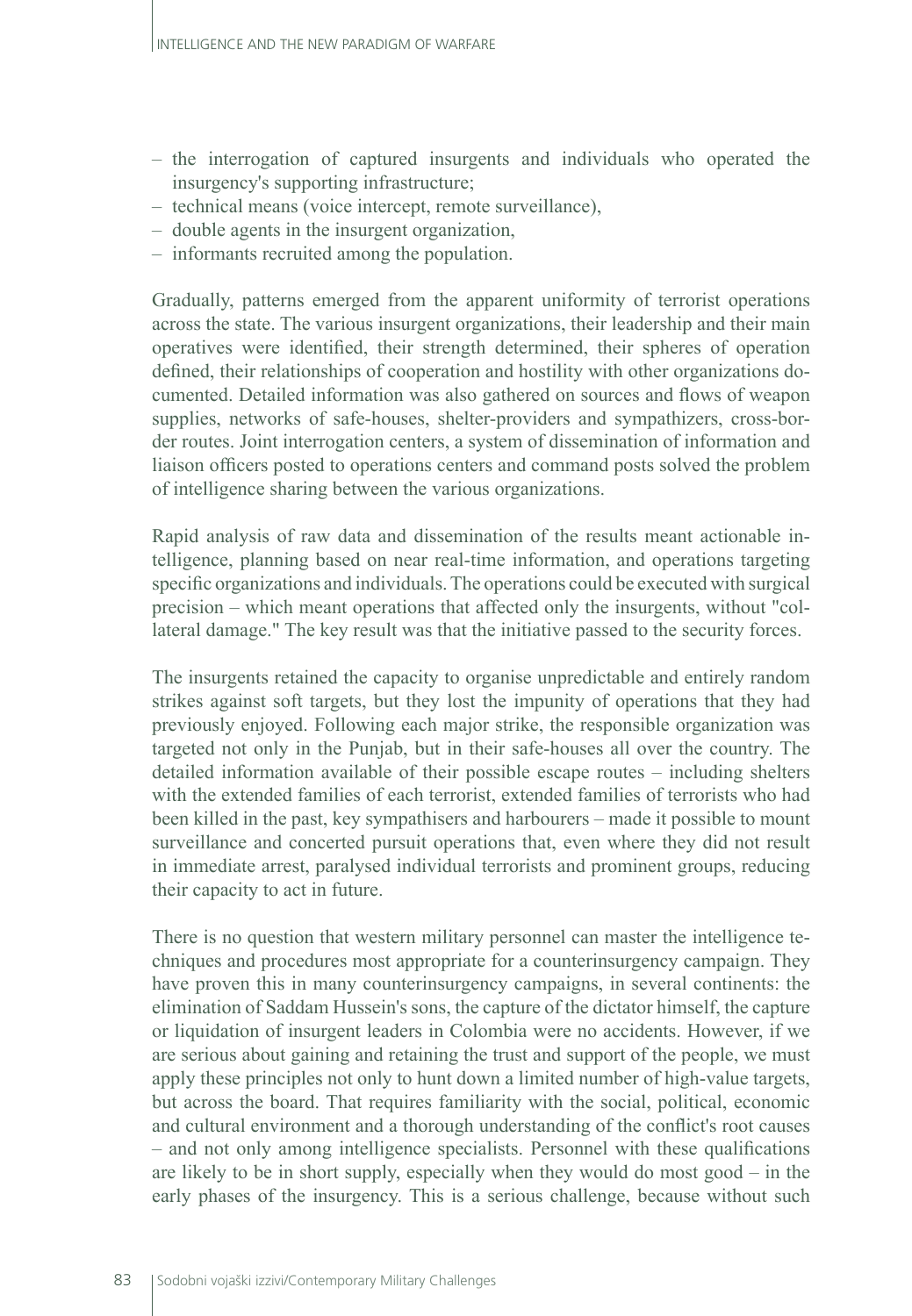understanding there is a risk of concentrating on those discrete parts of the conflict that we do understand well (e.g. finding, fixing and fighting the enemy), and neglecting other aspects that are equally important. (Flynn, Pottinger, and Batchelor, 2010) During the last three years or so the author conducted several command post exercises in Eastern Europe. When faced with the unfamiliar problem of a domestic insurgency scenario, the participants usually tried to fit the expeditionary experience they had gained in Iraq or Afghanistan to a domestic situation, and hoped that the umpire would not challenge them on rules of engagement or the provisions of the penal code. Those with no expeditionary experience usually fell back on the tactics, techniques and procedures (TTPs) of conventional war. Even senior police officers - supposedly trained in handling domestic disturbances – were not better prepared. There is no reason to suppose that American, German or Danish officers would behave differently if – or when? – U.S., German or Danish forces have to be deployed within the United States, Germany or Denmark in support of civilian law enforcement agencies. This is no problem as long as the troops provide only logistics, communications or medical assistance. But if – or (again) when? – they have to take a more active role, they would have to face the reality of fighting fellow citizens, friends, brothers under rules of engagement that are far more restrictive than anything they have experienced overseas. Unless they are provided with appropriate doctrinal guidance (and appropriate training) ahead of time, they are also likely to fall back on TTPs that worked in conventional war or in the counterinsurgency campaigns in Iraq or Afghanistan, but are totally inappropriate for a conflict on their own soil. The time to develop and promulgate those doctrines is now – before they are needed, rather than the day after the troops are deployed.

#### **8 ASYMMETRIC WARFARE IN EUROPE**

It is a comfortable self-delusion (as well as political irresponsibility) to see the likelihood of asymmetric challenges only in the failed states of the third world, or in the remote, backward regions of the Balkan Peninsula. The factors that bring about the paradigm shift are present in Europe as well. The reduced authority of the nation states in the European Union, closed and corruption-prone political elites, the dominance of corrosive ideologies (moral and cultural relativism, multiculturalism, political correctness) have created a fertile soil for the growth of local asymmetric challengers. Kosovo's independence motivates other minorities to seek their own autonomy or independence. In several European states, we must take into consideration the aspirations of increasingly assertive and violent Muslim minorities.<sup>11</sup> Furthermore, as the solution to a long-running economic crisis seems more and more remote, old-fashioned class-struggle may appear again, especially in Eastern Europe. As a result of the coincidence of external and internal factors, asymmetric conflict is probable in the near future. In some states *de facto* autonomous zones have

*<sup>11</sup> The minorities in question naturally consider their aspirations for greater autonomy or full independence entirely justified and legitimate, and may even have the sympathy and support of the rest of the world. However, for the affected state they are usually a national security threat, which the government usually feels compelled to answer (by force, if necessary) in order to preserve the state's territorial integrity.*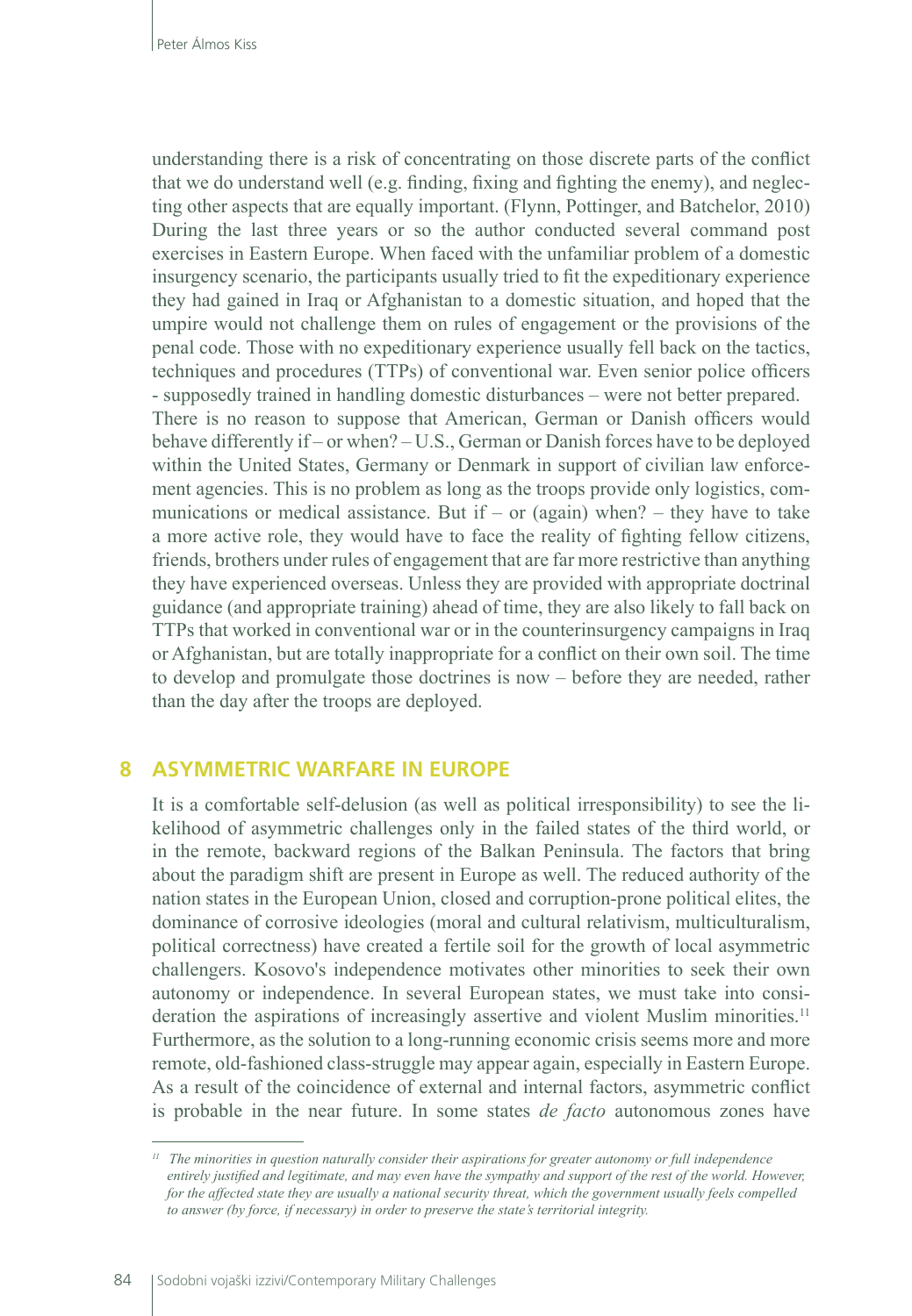developed: no-go zones not only for the majority population, but often also for public service employees, law enforcement officers, public transportation and ambulances. The zones are governed by local power centers that collect taxes, dispense justice according to their own code, and if necessary coerce the loyalty of the zone's residents.

Terrorism has proven to be one of the most effective instruments of the insurgents, consequently every intelligence organization in the world has been concentrating on identifying terrorist organizations and preventing their operations. Special units are standing by in every country to parry terrorist attacks or deal with their consequences. Police organizations – if they receive appropriate instructions from the political decision makers – are able to suppress street riots and possess every tool necessary for the destruction of alternative power centers. Extensive literature is available in most languages, and some armed forces have long institutional experience in this area. Minorities that are unable to (or refuse to) assimilate and obsessively insist on their traditions are routine tasks for the social infrastructure of most states. Thus, within the narrow limits of their own expertise, these institutions are able to handle particular aspects of asymmetric conflict.

However, if the interdependence and synergies between the various elements is not clear for the political decision makers, then they will not recognize the need for a state of emergency. If there is no state of emergency, then the organizations and institutions of the state machinery will work without coordination, in isolation from one another and, working at cross purposes, will neutralize each other's results (Kiss, 2006).

The most important task of the intelligence organizations is to support the political decision makers with up to date, accurate information. A hardly less important task is to monitor the actual political and security situation, identify potential threats, and call the decision makers' attention to them. When discharging the latter task they may have to accept the role of the mythological Cassandra. Whether the decision makers take the warnings seriously or not, the intelligence organizations must prepare for expected crises, at least with plans and capabilities. In the case of asymmetric threats this preparation is overdue today.

#### **Bibliography**

- *1. Cabinet Office, 2010. A Strong Britain in an Age of Uncertainty: The National Security Strategy. London: HMSO.*
- *2. Department of Defense, 2008. Operations (FM 3-0), Washington: US Army.*
- *3. European Union, 2003. A Secure Europe in a Better World the European Security Strategy. Brussels: EU.*
- *4. European Union, 2010. Internal Security Strategy for The European Union "Towards a European Security Model". Brussels: EU.*
- *5. Ministry of Defence, 2006. Operation Banner An Analysis of Military Operations in Northern Ireland, London: HMSO.*
- *6. Ministry of Foreign Affairs, 2012. Magyarország Nemzeti Biztonsági Stratégiája [National Security Strategy of Hungary]. Budapest: MFA.*
- *7. NATO, 2010. Strategic Concept For the Defence and Security of The Members of the North Atlantic Treaty Organisation, Brussels: NATO.*